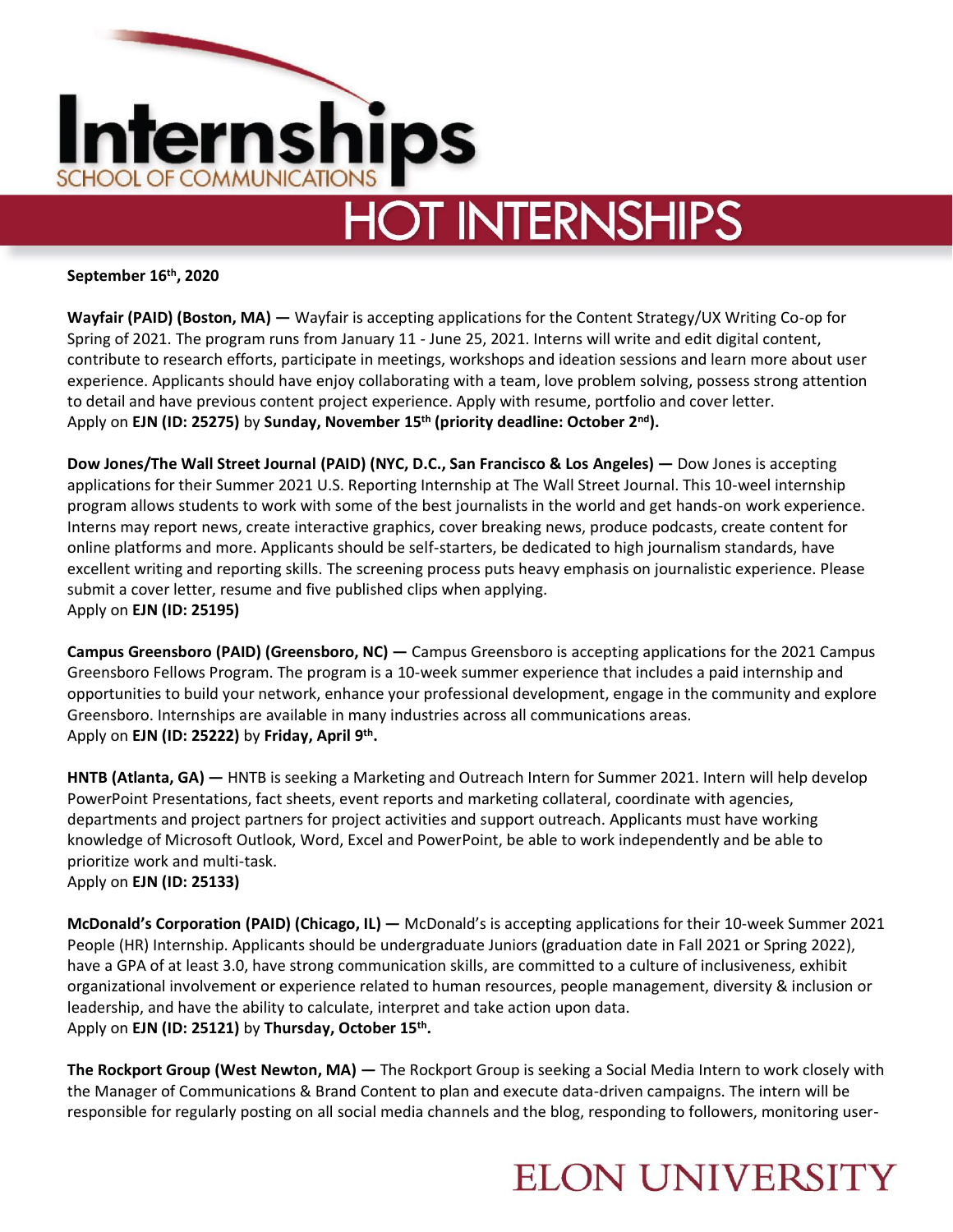



generated content, identifying social media influencers, partnering with vendors, assisting with content development, ensure proper reporting and analytics and identifying KPI's. Apply on **EJN (ID: 25087)** 

**AlphaSights (PAID) (NYC or San Francisco) —** AlphaSights is accepting applications for the 2021 Summer Associate Internship Program. Interns will work in a fast-paced environment with measurable deliverables and a focus on results, they will have the opportunity to gain transferable skills, including results-oriented research, sales, negotiation, commercial acumen, professional communication and project management. Applicants must be undergraduate Juniors (class of 2022).

Apply on **EJN (ID: 25216)** by **Wednesday, September 30th .**

**Lenovo (PAID) (Various) —** Lenovo is accepting applications for Summer 2021 Internships. There are internships available in Internal Communications, Marketing, PR, eComm Communications, User Experience, Sales and more. Applicants must be current undergraduate students pursuing a Bachelor's degree. Applicants must have excellent written and verbal communication skills. Interested students can email questions to campushiring@lenovo.com. Apply on **EJN (ID: 25298)** by **Sunday, December 13th .**

**Freedom House (PAID) (Remote) —** Freedom House is seeking a Social Media & Communications Intern. Intern will be responsible for assisting in the creation, distribution and monitoring of external communications content, assist in tracking news coverage and mentions in media outlets, contribute to the creation and implementation of social media campaigns, recording social media analytics and selecting and creating graphics and images for social media promotion.

Apply on **[Here.](https://www.linkup.com/details/9f89ee4f1020032bb33a40ae5a51b16b)**

**IBM (New York, New York) —** IBM is seeking a Summer 2021 Corporate Communications Intern. Interns will build communications plans to promote IMB's relevancy, help develop and write stories around client use cases, track coverage and metrics to show impact and results and provide support at internal and external events. Applicants must be current undergraduate Juniors (class of 2022), have strong written and verbal communication skills, excellent project management and organizational skills and familiarity with video production. Apply on **[Here.](https://careers.ibm.com/ShowJob/Id/978420/2021%20Intern%20%20IBM%20Corporate%20Communications)**

**Lookout (PAID) (San Francisco, CA) —** Lookout, a leader in mobile security, is seeking a Social Media and PR Intern. The intern will work closely with the communications manager and marketing team. Interns will be responsible for developing creative social media strategies, monitor social channels, write social media copy and strategize posting schedules, produce internal emails to inform employees about media coverage and assist in editing and writing marketing content.

Apply on **[Here.](https://www.linkedin.com/jobs/search/?currentJobId=1995017341&keywords=communications%20internship)**

**Sinclair Broadcast Group (Arlington, VA) —** The Sinclair Broadcast Group is seeking News Interns. Interns will experience all phases of a major market television station's day-to-day operations. News internships are made available to juniors and seniors with declared majors in communications, journalism, broadcast production or similar related areas.

Apply on **[Here.](https://edyy.fa.us2.oraclecloud.com/hcmUI/CandidateExperience/en/sites/CX_2002/requisitions/preview/2959)** 

**Studio Zung (Remote) —** Studio Zung, a design and architecture firm in New York, is seeking a part time Marketing and Communications Intern. The intern will be responsible for preparing sales analysis and reports, monitoring and

## **ELON UNIVERSITY**